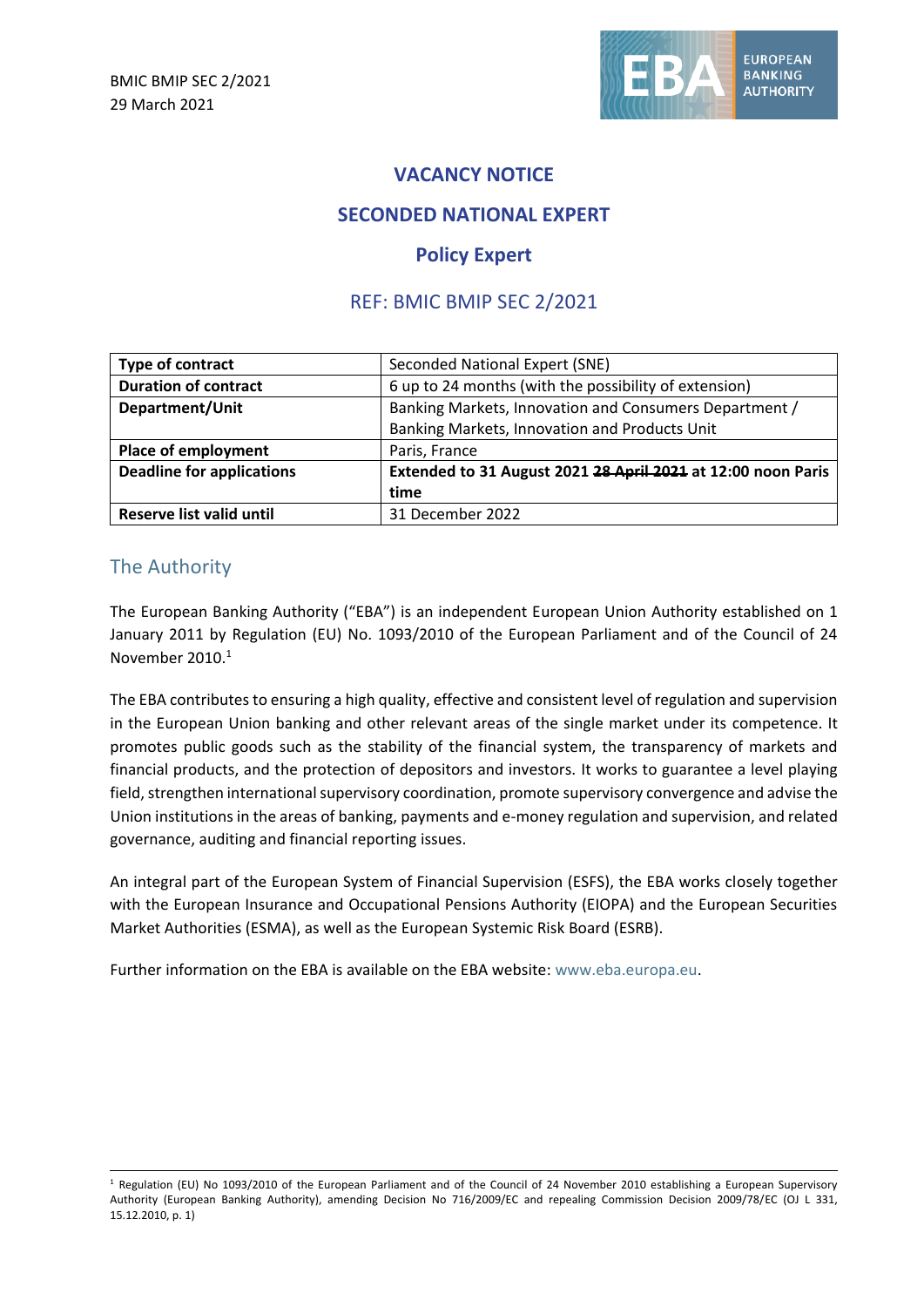

The EBA is seeking a suitable candidate on secondment<sup>2</sup> for the position of a **Policy Expert** at its offices in Paris, France.

### Job description

### Main purpose

The European Banking Authority is seeking a suitable candidate for the position of a Policy Expert on secondment to contribute to the work of the Banking Markets, Innovation and Products Unit in the area of sustainable finance.

## Main responsibilities:

- Contributing to the EBA's work on the incorporation of environmental, social and governance risks (ESG) into the prudential framework, supervision and other tasks of the EBA outlined in the [EBA Action](https://www.eba.europa.eu/sites/default/documents/files/document_library/EBA%20Action%20plan%20on%20sustainable%20finance.pdf)  [plan on sustainable finance;](https://www.eba.europa.eu/sites/default/documents/files/document_library/EBA%20Action%20plan%20on%20sustainable%20finance.pdf)
- Preparing policy stances, policy advice, technical standards, guidelines and reports related to the area of sustainable finance;
- Coordination and cooperation with the EU competent authorities, contributing and providing support to internal committees and subgroups and their chairpersons;
- To the extent necessary, externally representing the EBA at a technical level by providing expertise in his/her specialised area;
- Supporting and contributing to the other activities of the Banking Markets, Innovation and Products Unit.

### **Requirements**

## 1. Eligibility Criteria

To be considered eligible, candidates must satisfy all the criteria listed below, by the deadline for submitting applications:

#### 1.1 General

• Be a national of a Member State of the European Union, of an European Free Trade Association Member State [\(Iceland,](https://en.wikipedia.org/wiki/Iceland) [Liechtenstein,](https://en.wikipedia.org/wiki/Liechtenstein) [Norway,](https://en.wikipedia.org/wiki/Norway) and [Switzerland\)](https://en.wikipedia.org/wiki/Switzerland), or a country with which the Council has decided to open accession negotiations and which has concluded a specific agreement on staff secondments;<sup>3</sup>

<sup>&</sup>lt;sup>2</sup> EBA DC 304 - [Decision of the Management Board on Secondment of National Experts of 13 December 2019](https://eba.europa.eu/sites/default/documents/files/document_library/EBA%20DC%20304%20Decision%20on%20secondment%20of%20national%20experts_signed.pdf)

<sup>&</sup>lt;sup>3</sup> Due to the withdrawal of the United Kingdom from the European Union on the 31/01/2020, candidates with UK nationality who do not hold the nationality of a Member State of the European Union or of an EFTA Member State, are not eligible for calls for applications at the EBA.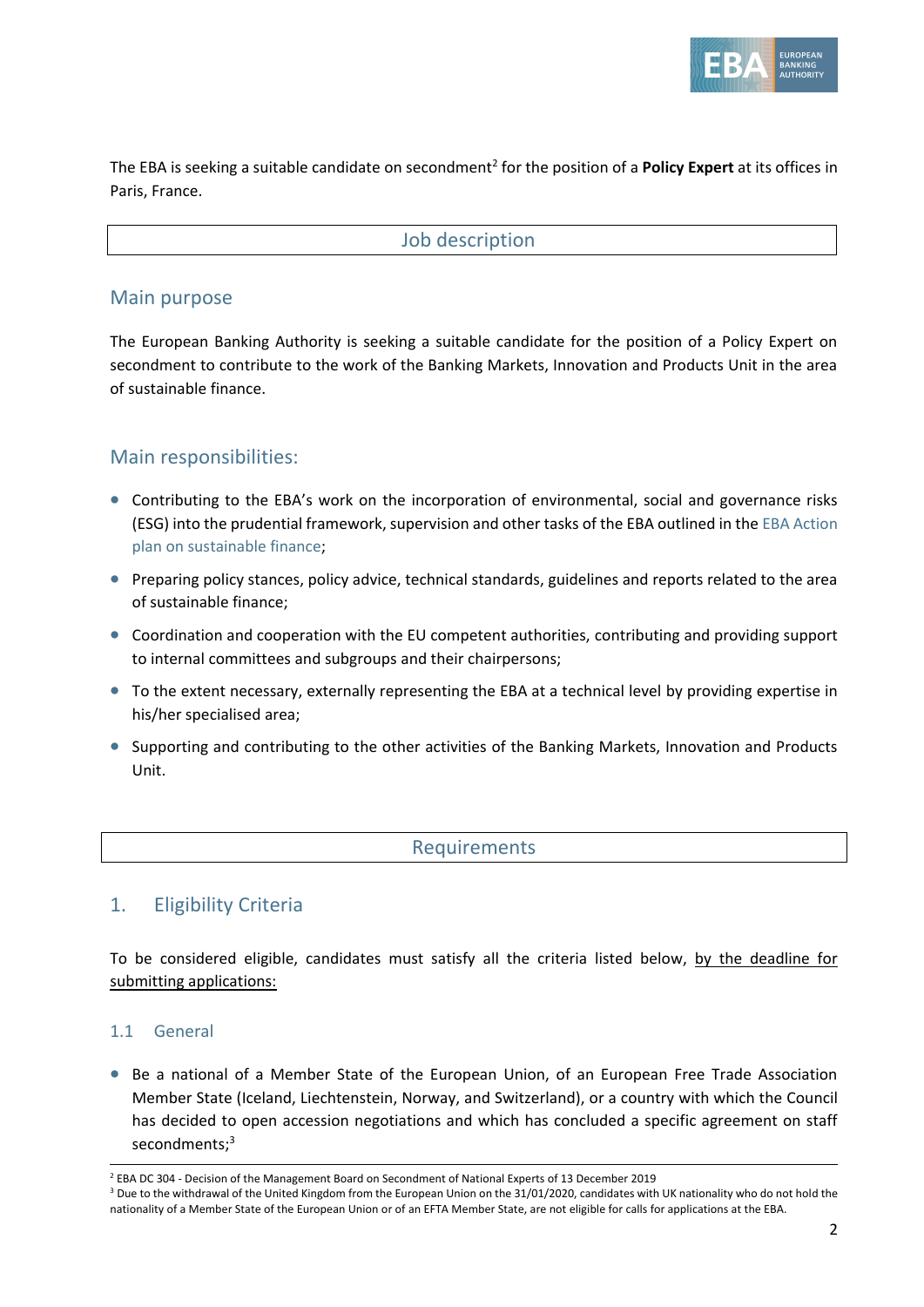

- $\bullet$  Be entitled to his/her full rights as a citizen;<sup>4</sup>
- Have an excellent knowledge of English as this is the working language of the EBA and a satisfactory knowledge<sup>5</sup> of another European Union language<sup>6</sup>;
- Be employed by a) a member of the ESFS (as specified in Article 2 of Regulation (EU) no. 1093/2010), b) a country with which the Council has decided to open accession negotiations and which has concluded a specific agreement on staff secondments for participation in EBA's work within the meaning of Article 75 of the Regulation, c) a public intergovernmental organisation, who are seconded to EBA so that it can use their expertise in a particular field<sup>7</sup>;
- Have worked for their employer on a permanent or contract basis for at least 12 months before their secondment.

#### 1.2 Specific

#### 1.2.1 Qualifications<sup>8</sup>

To be eligible, candidates must have a level of education which corresponds to completed university studies of at least three years attested by a diploma.

#### **Candidates must indicate in their applications the official graduation dates for all the diplomas they have obtained.**

#### 1.2.2 Professional experience

In addition to the above, candidates must have at least three years of proven fulltime professional experience in administrative, legal, scientific, technical, advisory or supervisory functions after completing the education as mentioned under section 1.2.1 of the vacancy notice.

The work experience for eligibility purposes is counted from the award of diploma up to the closing date of applications.

#### 1.2.3 Knowledge of languages

For working purposes, as English is the working language of the EBA<sup>9</sup>, an excellent knowledge of the English language, both written and spoken, is required. Native English speakers will be tested to prove their second language skills, in accordance with section 1.1 of the vacancy notice.

<sup>4</sup> Prior to the appointment, the successful candidate will be asked to provide a police certificate confirming the absence of any criminal record. <sup>5</sup> The knowledge is required at least at B2 level. The assessment at B2 level is done in accordance with the Common European Framework of

[Reference for Languages \(CEFR\)](https://europa.eu/europass/en/common-european-framework-reference)

<sup>6</sup> The official languages of the European Union are: Bulgarian, Croatian, Czech, Danish, Dutch, English, Estonian, Finnish, French, German, Greek, Hungarian, Irish, Italian, Latvian, Lithuanian, Maltese, Polish, Portuguese, Romanian, Slovak, Slovenian, Spanish, and Swedish.

<sup>&</sup>lt;sup>7</sup> In accordance with Article 1 paragraph 2 of the EBA Decision on Secondment of National Experts, the Executive Director of EBA may, on a caseby-case basis, authorise the secondment of an SNE from another employer if the interests of EBA warrant bringing in specific expertise as a temporary measure.

<sup>&</sup>lt;sup>8</sup> Only qualifications awarded by EU Member State authorities or European Economic Area (EEA) authorities or qualifications recognised as equivalent by the relevant authorities will be taken into consideration. If the main studies took place outside the European Union, the candidate's qualification must have been recognised by a body delegated officially for the purpose by one of the European Union Members States (such as a national Ministry of Education) and a document attesting so must be submitted with the application by the closing date.

<sup>&</sup>lt;sup>9</sup> [Decision EBA DC 003 of the Management Board on Internal Language Arrangements.](https://eba.europa.eu/sites/default/documents/files/documents/10180/16082/a4e572a4-f91c-46ce-8814-c2f2c3396922/EBA-DC-003--_Language-Arrangements_---FINAL.pdf)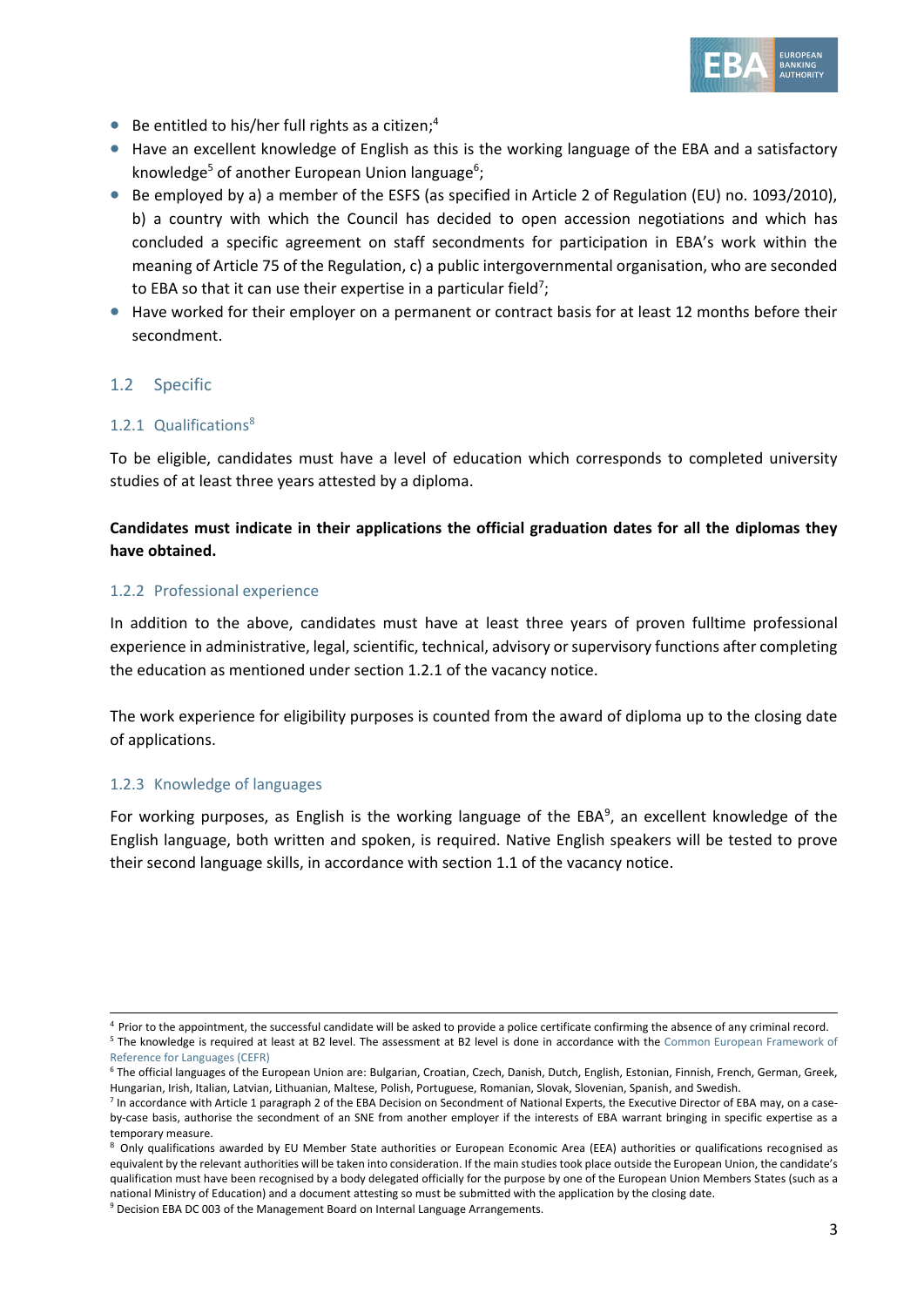

# 2. Selection criteria

Applications will be assessed based on the Eligibility and Essential Selection Criteria specified in sections 1 and 2 of this vacancy notice. **Candidates are required to clearly indicate in their CVs how they acquired the knowledge and experience allowing them to meet the selection criteria mentioned below, and give specific examples**.

### 2.1 Essential selection criteria

In addition to the eligibility criteria above, the following essential selection criteria will be used. **Please note that all essential criteria are mandatory, meaning that no application will be assessed further if a candidate obtains a zero score in any of them:** 

- Proven knowledge of EU banking regulation or supervision gained through professional experience or studies in the area of banking or finance;
- Knowledge and/or experience in the development of sustainable finance policies and/or ESG risks management and supervision;
- Proven experience in drafting technical reports, policy documents and/or regulation;
- Proven experience in providing information and giving presentations to management.

#### 2.2 Advantageous

Candidates who meet all of the essential selection criteria will be scored against the following advantageous criteria:

- Proven experience in dealing with a wide range of relevant stakeholders, in particular experience in an EU or international working environment;
- Proven exposure to the EU legislation related to sustainable finance (e.g. EU Taxonomy, Sustainable finance disclosure regulation).

### 2.3. Supplementary criteria

In addition to the above, candidates are expected to fulfil the following competencies that may be assessed during interviews:

- Ability to manage own workload and work without close supervision;
- Have a highly developed sense of responsibility;
- Ability to work and deliver to tight deadlines;
- Have very good communication skills;
- Good team-player with strong inter-personal skills and ability to work efficiently under time pressure.

### 3. Equal opportunities

As a European Union Authority, the EBA is committed to providing equal opportunities to all its employees and applicants for employment. As an employer, the EBA is committed to ensuring gender equality and to preventing discrimination on any grounds. It actively welcomes applications from all qualified candidates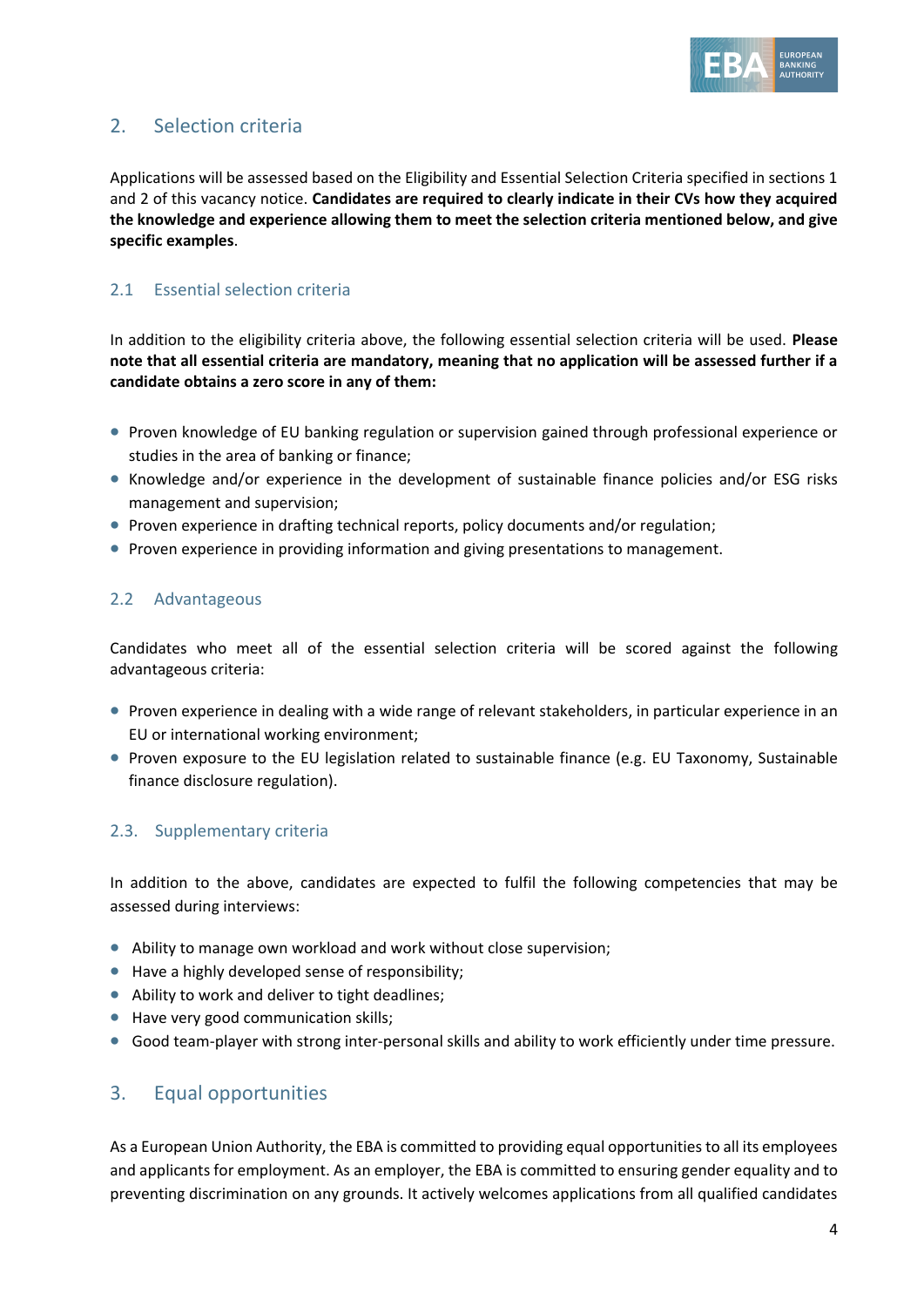

from diverse backgrounds, across all abilities, without any distinction on any ground such as sex, race, colour, ethnic or social origin, genetic features, language, religion or belief, political or any other opinion, membership of a national minority, property, birth, disability, age, marital status or other family situation or sexual orientation, and from the broadest possible geographical basis amongst the EU Member States. In particular, the EBA encourages the applications of women for the positions where they are currently under-represented.

# 4. Selection procedure

The selection procedure will include the following:

4.1. A selection committee will be established for each vacancy notice whose members are of the same or higher grade than the advertised position. Candidates invited to interviews and to sit written tests shall be informed of the composition of the selection committee in the invitation.

4.2. The selection committee will analyse the application documents (curriculum vitae, motivation letter, and eligibility criteria grid) of applicants with reference to the eligibility and selection criteria and will establish a shortlist. **Candidates who do not meet all of the eligibility criteria will be excluded from the selection procedure. Candidates who do not meet all of the essential selection criteria will not be assessed further. Eligible candidates who meet all of the essential selection criteria will be scored against the advantageous criteria.** Shortlisted candidates may be invited to interviews and to sit written tests. Interviews and written tests may possibly be held remotely.

Written tests will be carried out in English and will be related to the job and designed to test the ability to communicate in written English, knowledge and competencies related to the job, and drafting skills. Total mark for written test: 10 points. The minimum score to pass: 6 points.

The interview will aim to assess the motivation and the professional knowledge of the candidates as well as their suitability to perform the duties mentioned under main responsibilities. The interview will be held in English. The total mark for the interview: 10 points. The minimum score to pass: 6 points.

Successful candidates with a total score equal to and above 12 points will be placed on the reserve list, which will be valid until **31 December 2022**. It may be renewed. Inclusion on the reserve list does not guarantee recruitment. The successful candidate will be selected from the established reserve list which may also be used for the recruitment of a similar post depending on the needs of the EBA. When a vacancy becomes available, candidates on the reserve list may be contacted for an additional interview.

Please note that the selection committee's work and deliberations are strictly confidential and that any contact with its members is strictly forbidden. Any contact made by the candidates or third parties in order to influence the members of the selection committee in relation to the selection constitutes grounds for disqualification from the selection procedure.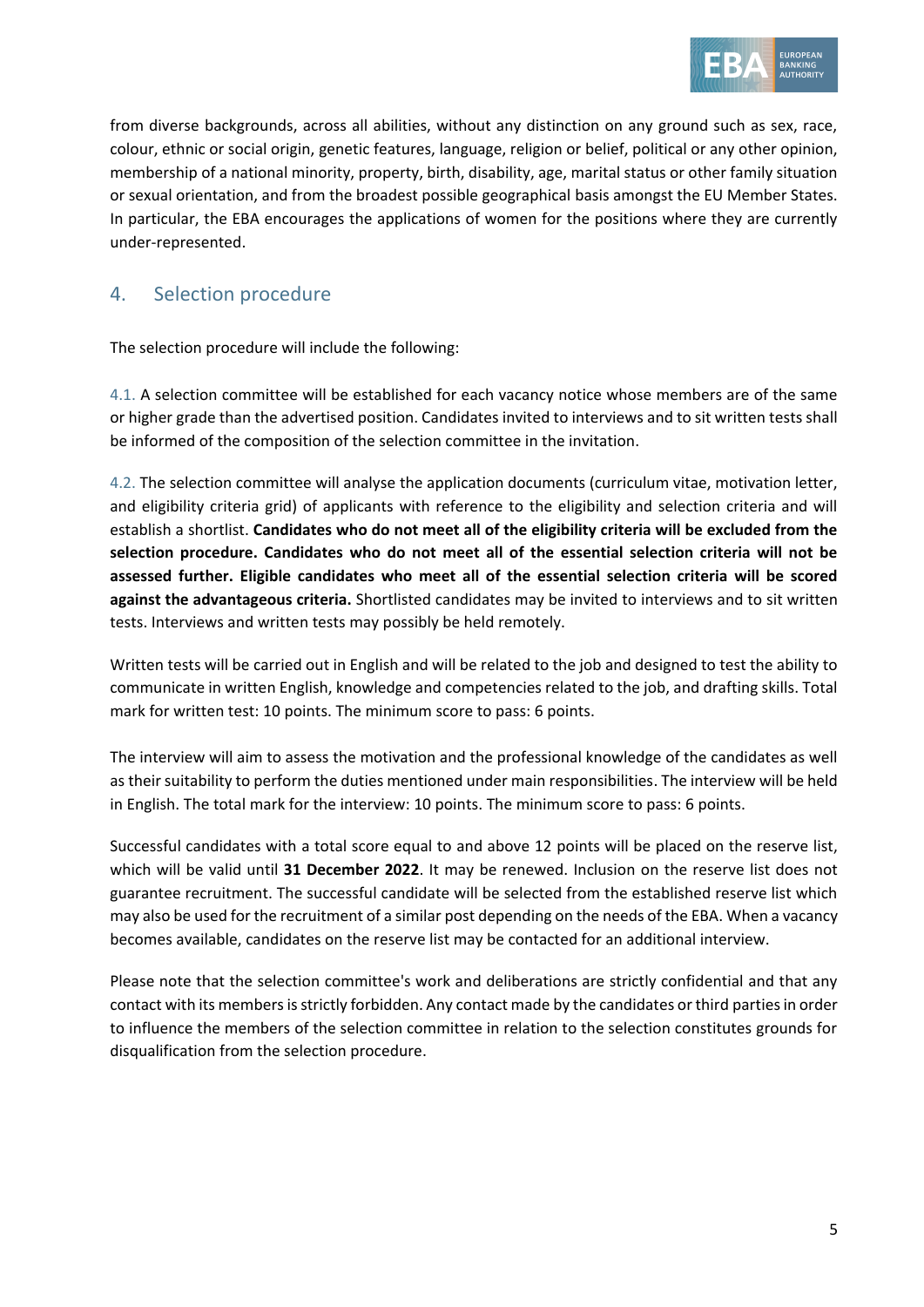

# 5. Appointment and conditions of secondment

#### 5.1 Contract type, duration and starting date:

The successful candidate will be offered the position of Seconded National Expert **for a minimum period of 6 up to 24 months** with the possibility of extension.

The estimated starting date is **1 June 2021**.

#### 5.2 Conditions of secondment

The person to be seconded shall remain in the service of his/her employer throughout the period of secondment. The SNE's employer shall thus undertake to continue to pay the salary, to maintain the social rights, particularly social security and pension.

In accordance with the EBA Decision on secondment of national experts, an SNE shall be entitled to a daily subsistence allowance and a monthly subsistence allowance (established by the Commission each year) paid by the EBA throughout the period of secondment. The allowances are intended to cover SNE's living expenses in the place of secondment on a flat-rate basis and shall in no circumstances be construed as remuneration paid by EBA.<sup>10</sup>

These allowances shall be multiplied by the correction coefficient currently applicable for France (120.5 %).

#### 5.3 Place of secondment

The offices of the European Banking Authority are located on Floors 24 to 27 of the EUROPLAZA, 20 Avenue André Prothin, 92400, Courbevoie, France.

#### 5.4 Ethics obligations

Independence and high standards of professional conduct are crucial for ensuring high standards and excellence for the work of the EBA. The Agency also strives to ensure that its staff do not have any interests that could affect their impartiality.

The successful candidate will be required to make a declaration of commitment to act independently in the public interest and to make an annual declaration with respect to any interests which might be considered prejudicial to his/her independence. In addition, the successful candidate will be bound to professional secrecy and to confidentiality requirements while working at the EBA and after having left; he/she will have to confirm their compliance with these requirements on a specific declaration of intention.

<sup>&</sup>lt;sup>10</sup> For more information, please refer to Careers page of the EBA: The different parts of your pay - [Overview of the remuneration package](https://eba.europa.eu/sites/default/documents/files/documents/10180/15751/7afda831-d9f1-4444-a1e9-368835d770f1/The%20different%20parts%20of%20your%20pay%20-%20overview%20of%20the%20remuneration%20package.pdf)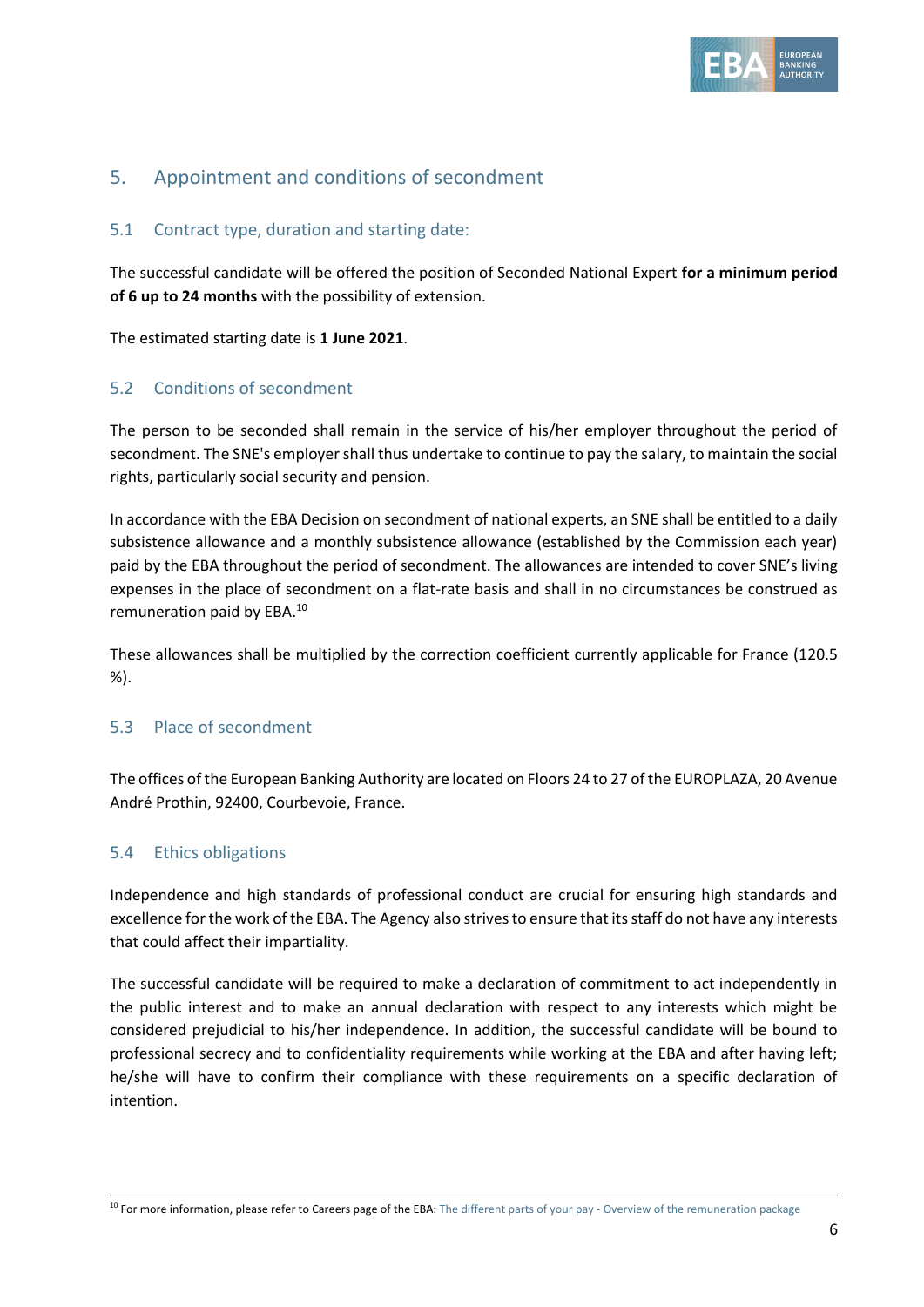

At the end of the secondment the SNE shall continue to have a duty of loyalty to the European Union and be bound by the obligation to act with integrity and discretion in the exercise of new duties assigned to him and in accepting certain posts or advantages.

For more information on ethics obligations, please refer to the following documents:

- Decision of the Management Board EBA DC 006 of 12 January 2011 on EBA Code of Good Administartive Behaviour:<sup>11</sup>
- Decision of the Executive Director EBA DC 104rev1 of 10 May 2017 on the EBA's Policy on Independence and Decision Making Processes for avoiding Conflicts of Interest (Conflict of Interest Policy) for Staff and other Contractual Parties;<sup>12</sup>
- Commission Decision C(2018) 4048 final of 29 June 2018 on outside activities and assignments and on occupational activities after leaving the Service; $^{13}$
- Decision of the Executive Director EBA DC 271 of 26 April 2019 on the Ethics Guidelines for EBA staff.<sup>14</sup>

# 6. Submission of Applications

Applications including **a curriculum vitae in the Europass format<sup>15</sup> , a motivation letter, a completed eligibility criteria grid and a statement<sup>16</sup> of the employer issued by the applicant's employer supporting his/her application for a position on secondment** before the deadline, should be submitted in English **in pdf format** to the following address: [EBA-Applications@eba.europa.eu](mailto:EBA-Applications@eba.europa.eu) **by: extended to 31 August 2021 (28 April 2021) at 12.00 noon Paris time.**

**Please indicate the reference number of this selection, your name and surname in the subject of your email.**

The EBA will disregard any application received after deadline. Applicants are strongly advised not to wait until the last day to submit their applications, since heavy internet traffic or fault with the internet connection could lead to difficulties in submission. The EBA cannot be held responsible for any delay due to such difficulties.

**Only complete applications will be accepted and considered.** In order for the application to be considered complete candidates must send all documents: curriculum vitae in the Europass format, motivation letter, eligibility criteria grid, a copy of the document formally recognising your qualification within the EU, if applicable, (see footnote 8) before the deadline and **a statement of the employer issued by the applicant's employer** (as defined in section 1.1. of the vacancy notice, fourth bullet point) and supporting his/her application for a position on secondment before the deadline.

Candidates should assess and check before submitting their application whether they fulfil all the requirements as specified in the vacancy notice, particularly in terms of qualifications and relevant professional experience.

<sup>11</sup> [EBA Code of Good Administrative Behaviour \(EBA DC 006\)](https://eba.europa.eu/sites/default/documents/files/documents/10180/16082/435054e4-0d54-42cf-ad98-57f87bfb2426/EBA-DC-006-_Code-of-Administrative-Behaviour_---FINAL.pdf)

<sup>12</sup> [EBA Conflict of Interest Policy \(EBA DC 104 rev1\)](https://eba.europa.eu/sites/default/documents/files/document_library/EBA%20DC%20104rev1%20%28CoI%20Policy%20for%20Staff%20and%20Other%20Contractual%20Parties%29_final_0.pdf)

<sup>&</sup>lt;sup>13</sup> [Outside activities and Occupational activities after leaving the Service](https://eba.europa.eu/sites/default/documents/files/document_library/897086/decision_n182_commission_decision_on_outside_activities_en.pdf)

<sup>14</sup> [EBA Ethics Guideline for EBA staff \(EBA DC 271\)](https://eba.europa.eu/sites/default/documents/files/document_library/EBA%20DC%20271%20%28Decision%20on%20the%20Revised%20Ethics%20Guidelines%20for%20Staff%29.pdf)

<sup>15</sup> <https://eba.europa.eu/about-us/careers/practical-information>

<sup>&</sup>lt;sup>16</sup> The template for the employer's statement can be downloaded from the EBA's websit[e here.](https://www.eba.europa.eu/about-us/careers/practical-information)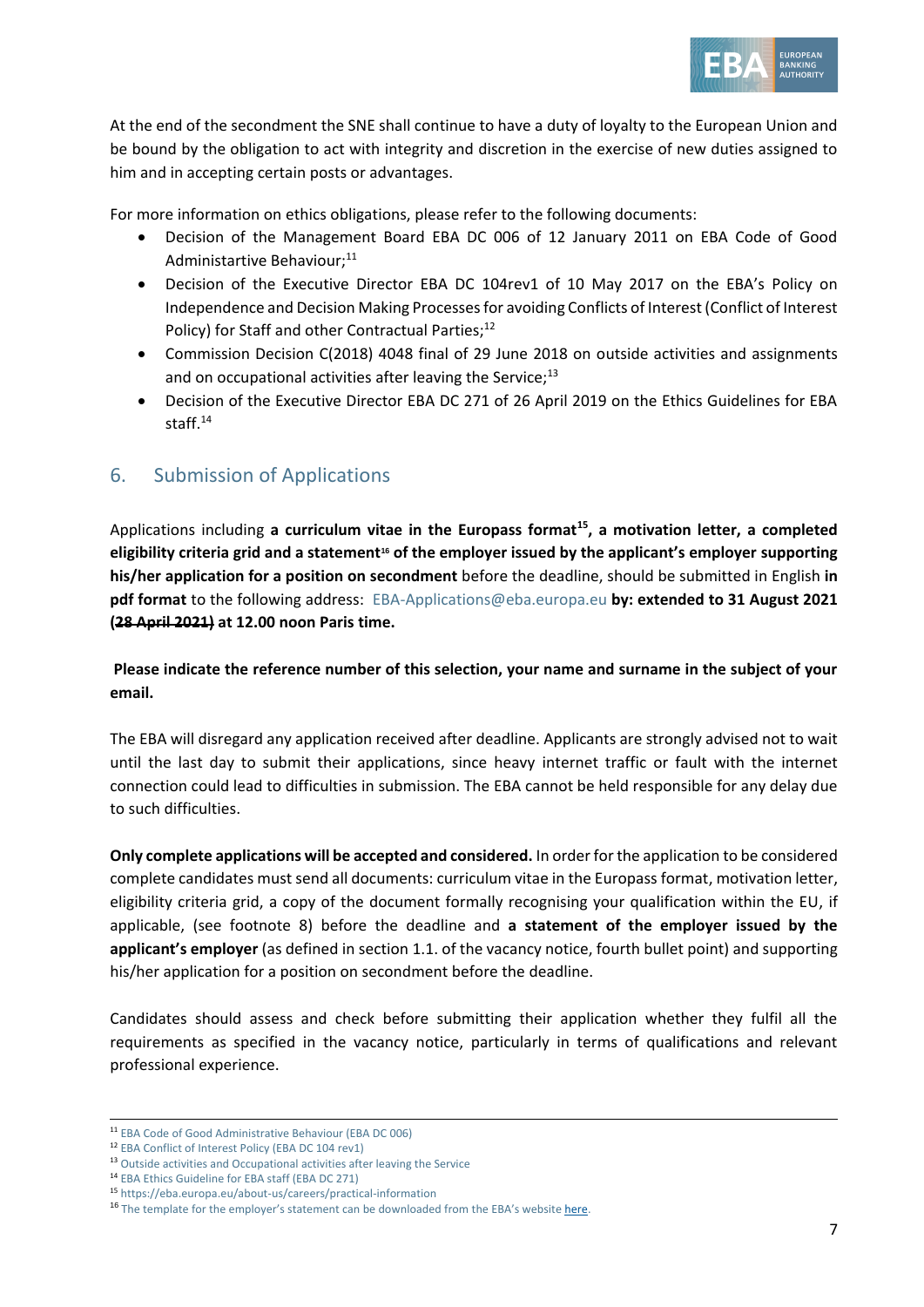

**Professional experience indicated on the curriculum vitae is only counted from the time the candidate obtained the certificate or diploma required for the position and if it is on a paid basis** (including study grants or internship grants). PhDs may be counted as professional experience if the candidate received a study grant or salary during the period of the PhD studies. The maximum duration counted for a PhD is three years provided that the PhD has been successfully concluded by the closing date for applications of the selection procedure.

**Start and end dates of all previous professional experience and whether they were full time or part time must be indicated on the curriculum vitae.** Freelance or self-employed candidates must provide either a copy of the entry in the relevant trade register, or any official document (for example a tax return document) showing clearly the length of the relevant professional experience. Details of any professional experience, training, research or studies must be given on the application form. Candidates must be able to provide of supporting documents clearly showing duration and nature of experience upon request.

The address indicated on the curriculum vitae will be used as the location from which the candidates invited to interviews travel.

At this stage, please do not send supporting documents (copies of ID cards, passports, diplomas, etc.) unless it is to demonstrate the recognition of your qualification within the EU, if applicable, (see footnote 8).

# 7. Data protection

EBA will ensure that candidates' personal data are processed as required by Regulation (EU) 2018/1725<sup>17</sup>. This applies in particular to the confidentiality and security of such data.

# 8. Appeal Procedure

Candidates who consider that their interests have been prejudiced by any decision related to the selection procedure can take the following actions:

### 8.1 Request for review of the decisions taken by the Selection Committee

Within ten calendar days of the date of the letter notifying the candidate of a decision taken by the Selection Committee, he/she may submit a written request for a review of such a decision, setting out the reasons for the request, to the following e-mail address[: EBA-vacancies@eba.europa.eu.](mailto:EBA-vacancies@eba.europa.eu)

### 8.2 Appeals

a) The candidate may lodge a complaint under Article 90(2) of the Staff Regulations within the time limits provided for, at the following address:

<sup>&</sup>lt;sup>17</sup> Regulation (EU) 2018/1725 of the European Parliament and of the Council of 23 October 2018 on the protection of natural persons with regard to the processing of personal data by the Union institutions, bodies, offices and agencies and on the free movement of such data, and repealing Regulation (EC) No 45/2001 and Decision No 1247/2002/EC (OJ L 295, 21.11.2018, p. 39)